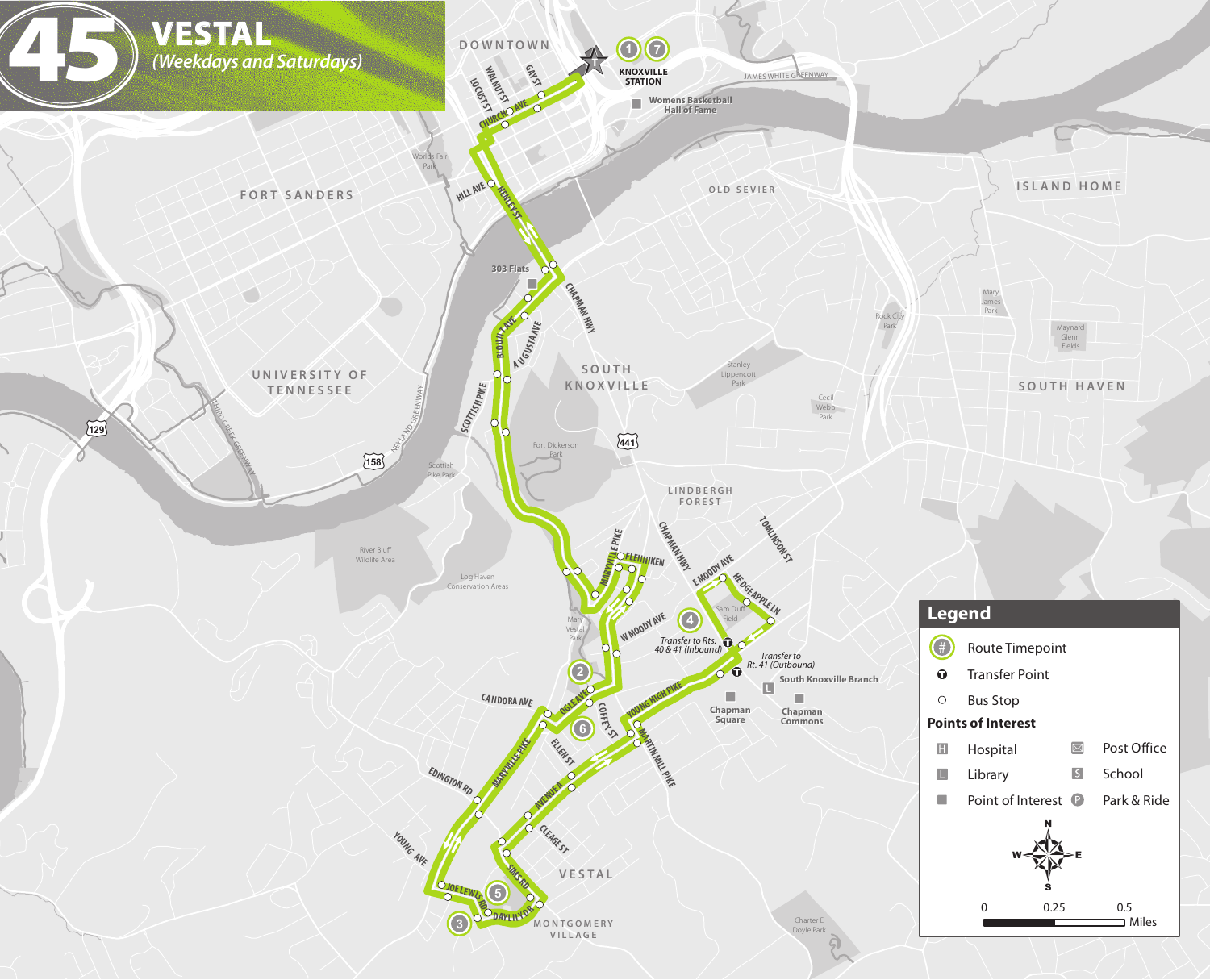# WESTAL<br>
Weekdays and<br>
Weekdays and<br>
Weekdays and<br>
SERVES:<br>
<br>
Kontgomery<br>
<br>
Montgomery

*(Weekdays and Saturdays)*

## **SERVES:**

- **Chapman Square**
- **Knoxville Station/Downtown**
- **Mary Vestal Park**
- **Montgomery Village**
- **South Knoxville Library**



**Information Updated: January 6, 2020**

## **Weekday Schedule Route 45: Vestal**

|                         |                                     |                   | <b>Going away from Downtown</b> | <b>Going toward Downtown</b> |                       |                   |                      |  |  |  |  |  |
|-------------------------|-------------------------------------|-------------------|---------------------------------|------------------------------|-----------------------|-------------------|----------------------|--|--|--|--|--|
|                         | Knoxville<br>Station-<br>Platform S | Ogle at<br>Coffey | Montgomery<br>Village           | Chapman<br>Highway           | Montgomery<br>Village | Ogle at<br>Coffey | Knoxville<br>Station |  |  |  |  |  |
|                         |                                     | 2                 | 3                               |                              | 5                     | $\boldsymbol{6}$  |                      |  |  |  |  |  |
| <b>WEEKDAY SCHEDULE</b> |                                     |                   |                                 |                              |                       |                   |                      |  |  |  |  |  |
| A.M.                    |                                     |                   |                                 | 5:38                         | 5:50                  | 5:55              | 6:10                 |  |  |  |  |  |
|                         |                                     |                   |                                 | 6:08                         | 6:20                  | 6:25              | 6:40                 |  |  |  |  |  |
|                         | 6:15                                | 6:27              | 6:30                            | 6:38                         | 6:50                  | 6:55              | 7:10                 |  |  |  |  |  |
|                         | 6:45                                | 6:57              | 7:00                            | 7:08                         | 7:20                  | 7:25              | 7:40                 |  |  |  |  |  |
|                         | 7:15                                | 7:27              | 7:30                            | 7:38                         | 7:50                  | 7:55              | 8:10                 |  |  |  |  |  |
|                         | 7:45                                | 7:57              | 8:00                            | 8:08                         | 8:20                  | 8:25              | 8:40                 |  |  |  |  |  |
|                         | 8:15                                | 8:27              | 8:30                            | 8:38                         | 8:50                  | 8:55              | 9:10                 |  |  |  |  |  |
|                         | 8:45                                | 8:57              | 9:00                            | 9:08                         | 9:20                  | 9:25              | 9:40                 |  |  |  |  |  |
|                         | 9:15                                | 9:27              | 9:30                            | 9:38                         | 9:50                  | 9:55              | 10:10                |  |  |  |  |  |
|                         | 9:45                                | 9:57              | 10:00                           | 10:08                        | 10:20                 | 10:25             | 10:40                |  |  |  |  |  |
|                         | 10:15                               | 10:27             | 10:30                           | 10:38                        | 10:50                 | 10:55             | 11:10                |  |  |  |  |  |
|                         | 10:45                               | 10:57             | 11:00                           | 11:08                        | 11:20                 | 11:25             | 11:40                |  |  |  |  |  |
|                         | 11:15                               | 11:27             | 11:30                           | 11:38                        | 11:50                 | 11:55             | 12:10                |  |  |  |  |  |
|                         | 11:45                               | 11:57             | 12:00                           | 12:08                        | 12:20                 | 12:25             | 12:40                |  |  |  |  |  |
| P.M.                    | 12:15                               | 12:27             | 12:30                           | 12:38                        | 12:50                 | 12:55             | 1:10                 |  |  |  |  |  |
|                         | 12:45                               | 12:57             | 1:00                            | 1:08                         | 1:20                  | 1:25              | 1:40                 |  |  |  |  |  |
|                         | 1:15                                | 1:27              | 1:30                            | 1:38                         | 1:50                  | 1:55              | 2:10                 |  |  |  |  |  |
|                         | 1:45                                | 1:57              | 2:00                            | 2:08                         | 2:20                  | 2:25              | 2:40                 |  |  |  |  |  |
|                         | 2:15                                | 2:27              | 2:30                            | 2:38                         | 2:50                  | 2:55              | 3:10                 |  |  |  |  |  |
|                         | 2:45                                | 2:57              | 3:00                            | 3:08                         | 3:20                  | 3:25              | 3:40                 |  |  |  |  |  |
|                         | 3:15                                | 3:27              | 3:30                            | 3:38                         | 3:50                  | 3:55              | 4:10                 |  |  |  |  |  |
|                         | 3:45                                | 3:57              | 4:00                            | 4:08                         | 4:20                  | 4:25              | 4:40                 |  |  |  |  |  |
|                         | 4:15                                | 4:27              | 4:30                            | 4:38                         | 4:50                  | 4:55              | 5:10                 |  |  |  |  |  |
|                         | 4:45                                | 4:57              | 5:00                            | 5:08                         | 5:20                  | 5:25              | 5:40                 |  |  |  |  |  |
|                         | 5:15                                | 5:27              | 5:30                            | 5:38                         | 5:50                  | 5:55              | 6:10                 |  |  |  |  |  |
|                         | 5:45                                | 5:57              | 6:00                            | 6:08                         | 6:20                  | 6:25              | 6:40                 |  |  |  |  |  |
|                         | 6:15                                | 6:27              | 6:30                            | 6:38                         | 6:50                  | 6:55              | 7:10                 |  |  |  |  |  |
|                         | 6:45                                | 6:57              | 7:00                            | 7:08                         | 7:20                  | 7:25              | 7:40                 |  |  |  |  |  |
|                         | 7:15                                | 7:27              | 7:30                            | 7:38                         | 7:50                  | 7:55              | 8:10                 |  |  |  |  |  |
|                         | 7:45                                | 7:57              | 8:00                            | 8:08                         | 8:20                  | 8:25              | 8:40                 |  |  |  |  |  |
|                         | 8:15                                | 8:27              | 8:30                            | 8:38                         | 8:50                  | 8:55              | 9:10                 |  |  |  |  |  |
|                         | 8:45                                | 8:57              | 9:00                            | 9:08                         | 9:20                  | 9:25              | 9:40                 |  |  |  |  |  |
|                         | 9:15                                | 9:27              | 9:30                            | 9:38                         | 9:50                  | 9:55              | 10:10                |  |  |  |  |  |

Need help reading this schedule?

Need other general information on how to ride?

**Click here to Download the General Schedule Information pdf** available from katbus.com